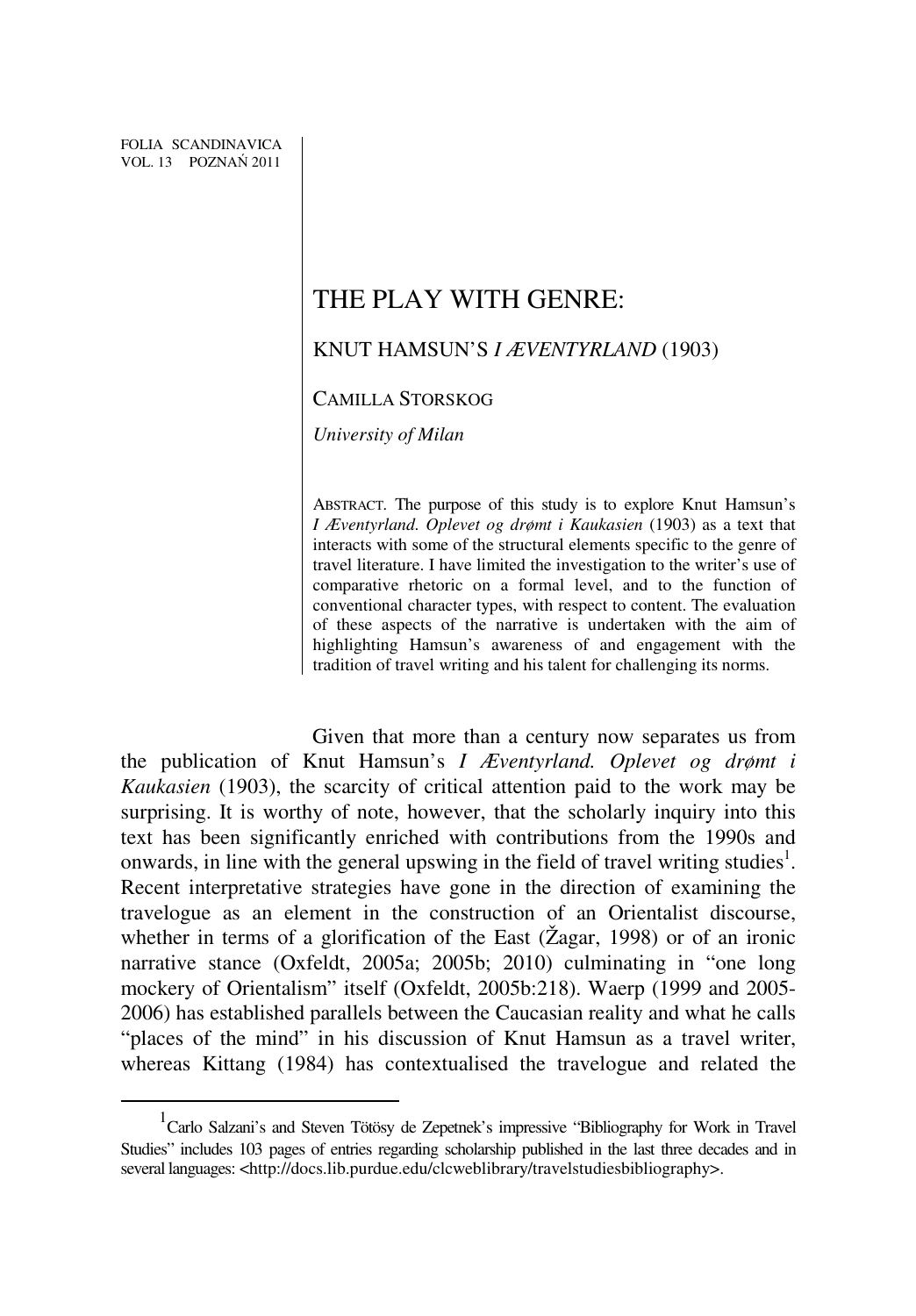travelling persona to the archetypal figure of the vagabond recurring in the literary production of the Norwegian writer<sup>2</sup>.

Although constant displacement and the character of the wanderer are easily recognised as central themes in the production of Knut Hamsun, and although it is known, from letters and notes, that the writer had a familiarity with travel literature and delighted in the genre,<sup>3</sup> *I Æventyrland* stands out as the only example of an autobiographical travelogue in Hamsun's production: what we have is a narrative text recording the real-life itinerary of a travellernarrator coinciding with the author himself. The metanarrative comments that surface in the course of the account testify to Hamsun's awareness of the *loci*  communes of a genre that undoubtedly intrigued him<sup>4</sup>. The choice of subtitle points in the same direction: *Oplevet og drømt i Kaukasien*, together with the title *I Æventyrland*, hits the mark in travel writing<sup>5</sup>. The phrasing of title and subtitle quite evidently reflects the possibility in the hands of any travel writer of stretching the narration between the genre's two opposite poles: the factual, objective account at one end, and the fictional, autobiographical text at the other<sup>6</sup>. Through the use of a subtitle Hamsun clearly indicates that his book is to be representative of both orientations in the genre, the two points of reference — object (the geographical area) and subject (the experiences and dreams of the travelling persona) — are combined and intertwined in his work. The technique of enriching his wondrous narrative with scientific or pseudoscientific observations furthermore sustains this intention. By allowing the travelogue to act as a vehicle for the narrator's projects of a Caucasian *Women's Lib*-movement and of a systematic study of the local architecture, as well as a receptacle for an academic lecture on the subject of Russian literature held in Helsinki before his departure, Hamsun seems to wink at travelogues of an earlier era. If the early scientific travellers gradually took to inserting

 $2$  Other aspects of the travelogue have been commented on in less ambitious writings such as: Arntzen (s.d.), Melberg (s.d.), Popov (2009), and in the substantial afterword to Gyldendal's 2000 re-edition of the work, see Rudborg & Førland (2000).

 $3$  Cfr. Wærp (2005-2006:57) and Rudborg & Førland (2000:145). Wærp's essay is also available in Norwegian, see Wærp (1999).

<sup>4</sup> When Hamsun's spouse and travelling companion Bergljot upon reading her husband's diary accuses the writer of including lies and insignificant details (*småtterier*) in his account of their trip (Hamsun, 2000:96), the narrator counteracts by slamming the door and retorting that her comment is directed at making him unsure of what it takes to write an excellent diary (97). And in truth, Hamsun does have the ingredients that make a good travel book up his sleeve: fictionalized accounts and first-hand experience, poetry and scientific observation, suspense and subjective impressions. See Oxfeldt (2010:68-69) for a comment on the narrator's play with the readers' expectations with regard to violence and passion in travel literature.

<sup>&</sup>lt;sup>5</sup> The subtitle appeared in the first edition of *I Æventyrland* and was kept in Gyldendal's 2000 edition of the travelogue while it is no longer present in the series of Knut Hamsun's collected works published in 2007-2009, cfr. vol. 23: *I eventyrland*, *På gjengrodde stier* (2009).

<sup>6</sup> Cfr. e.g. Siegel (2002:2), Korte (2000:10-12), Petersson: (1988:13).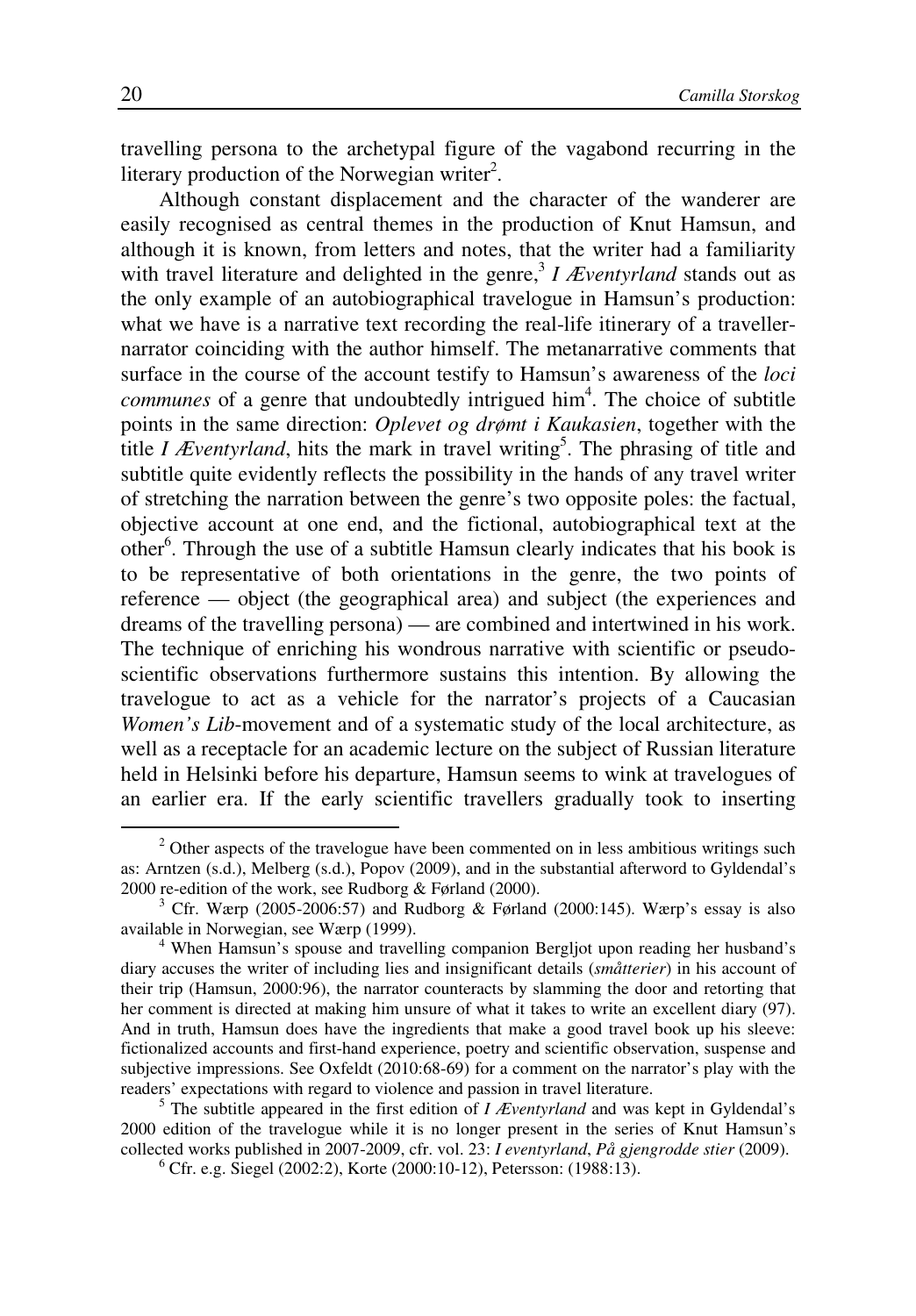fictional anecdotes and personal tales into supposedly objective accounts, thus pushing the genre towards what has been called "the turn to the Romantic"<sup>7</sup> in travel literature, Hamsun reverses the act of digression by introducing lengthy passages, (pseudo-)scholarly in their nature, that risk seeming unmotivated in the context of a post-Romantic travel account aiming at a readership almost certainly more interested in the literary values of the work than in any scientific discoveries it might have to convey.

The account of the journey to Caucasia (and Turkey) $\delta$  thus represents the only instance in which Hamsun deliberately associated with the practice of travel writing, an engagement which led him, I believe, to a meditation on the genre and, as a consequence, to an interaction with some of its specific traits. The following reading of *I Æventyrland* aims at taking a closer look at its dynamic interplay with the genre, and wishes to pay special attention to the way in which Hamsun responded to tradition, and how he played and broke with its conventions. In particular, I wish to discuss Hamsun's approach to certain features in travel writing that have been identified as common and somewhat stable structural elements specific to the genre.

When Elisabeth Oxfeldt addresses the issue of Hamsun's exploration of tradition in travel writing, she restricts it to comprehend those elements in the composition that are accomplished "in the vein of nineteenth-century Orientalist travel depictions" (2005b:216). The underlying strategy in Hamsun's Romantic and Orientalist mode of travel writing encapsulates, as she sees it, a constant parodic reversal. In Oxfeldt's analysis, *I Æventyrland* is therefore evaluated as

en tekst der indgår i legende dialog med genren som den eksisterede under romantikken. Temaerne er stadig fare, vold og erotik, men de optræder på det indre snarere end ydre plan. Det er psykologiske [...] kræfter der udspiller sig mod hinanden i pirrende, selvafslørende episoder. (2005a:115)

With Oxfeldt's emphasis on the ironic distance established between Hamsun and his travelling persona, the latter is essentially viewed as a "mockery of the Orientalist traveler" making "foolish attempts at seeing what a Romanticist traveler would have hoped for" (2005b:216). While Oxfeldt's reading calls attention to Hamsun's reinterpretation of Romantic Orientalism, I would like to look at the writer's play with the genre as a whole, with the hope of shedding light on the juggling with some of the key elements that are part of the rhetoric and the poetics of travel literature at work in the text.

<sup>7</sup> Cfr. Parks (1964).

 $8$  The description of the last part of the trip was published separately as a short story entitled *Under halvmånen* in *Aftenposten* in 1903 and is included in the collected works, see vol. 17 (2007:452-520).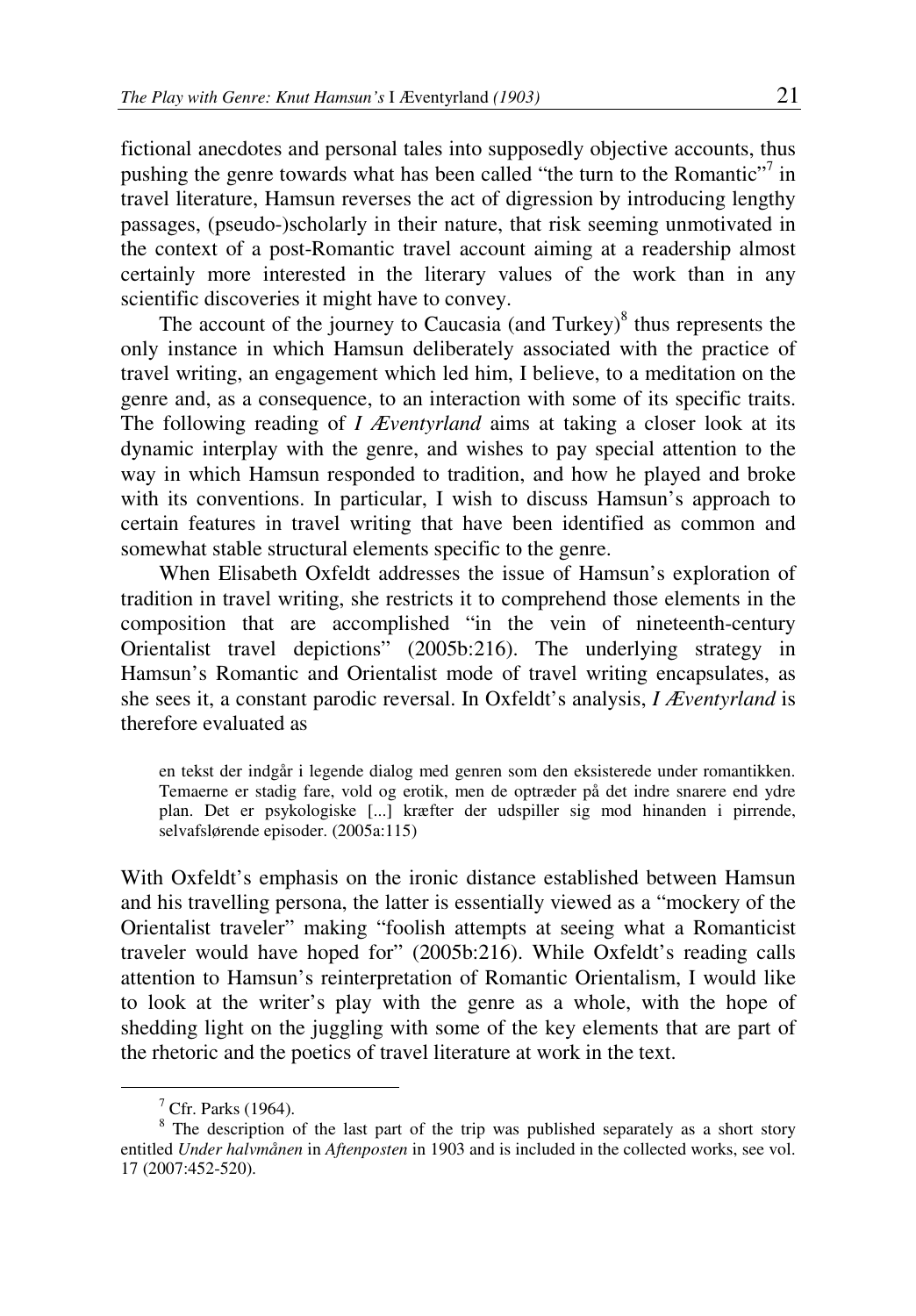Among the theoretical and critical works that point towards a theory of travel writing, there have been a few attempts at distinguishing common structural and textual traits in a genre notorious for its compositional hybridity and heterogeneity of content. In "Charting the genre", the opening chapter to Barbara Korte's volume on English travel writing, the German scholar speaks of a literary type "written according to particular strategies – including specific artistic principles and designs" (2000:3). Korte strives, at least initially, to establish "a set of features which allow us to recognize the account of travel as a distinct literary genre and to appreciate its specific qualities" (4). The aim is ambitious and the task is undertaken through an attempt to bridge the gap between the travel account and the creative plotting that goes on in literary fiction – though Korte quite appropriately warns against the risk of confining the genre merely to those works that are characterised by their literariness. The Danish scholar Lars Handesten, who has written extensively on Scandinavian travel writing, observes in a contribution to an anthology dedicated to genre problems that the theoretical studies on travel literature do not offer any systematic description of the genre (2004:85). This, admittedly, is also the case of his own volume *Litterære rejser. Poetik og erkendelse i danske rejsebøger* (1992), which, however, is introduced as a study that, among other things, also wishes to "give en beskrivelse af rejsebogen som genre" (7). In the above mentioned anthological article Handesten briefly touches upon some of the *topoi* that the reader of a travel book might expect to run into. Besides erotic adventures (Handesten, 2004:73), the scholar identifies as common motifs "passet, flugten og fortællerens undskyldninger for att kede læseren og hans udtryksmæssige afmagt i forhold til den storslåede verden" (86). He also discusses the act of comparison between "home" and "away" as a constant in travel writing: "Man sammenligner med det man kender hjemmefra – fordi det nu engang er det man kender – og det gør rejsebogen til noget af en provinsiel genre. Den er nationalt eller i hvert fald regionalt betinget" (82). He continues: "En rejseskildring er ikke bare en skildring af det fremmende, men i kraft af sine sammenligninger med det hjemlige i høj grad også en afdækning af netop det" (82).

The difficulty of pinning down exactly what features in content, style or structure that would allow us to recognize the travelogue as a genre of its own, might indicate that the differences in works belonging to the field outdo the similarities. From the point of view of literary scholars, a grip such as the identification of content-related key elements constituting the travelogue – a travelling subject, a surrounding territory and a decipherable itinerary  $\frac{1}{9}$  – has

<sup>&</sup>lt;sup>9</sup> This concise genre definition has been served by the Swedish travel writer Tomas Löfström, cfr. Jacobsson (1989:3) and Petersson (1988:12). Jacobsson (2) also makes an attempt to distinguish four subcategories within the genre according to the position of the narrator and to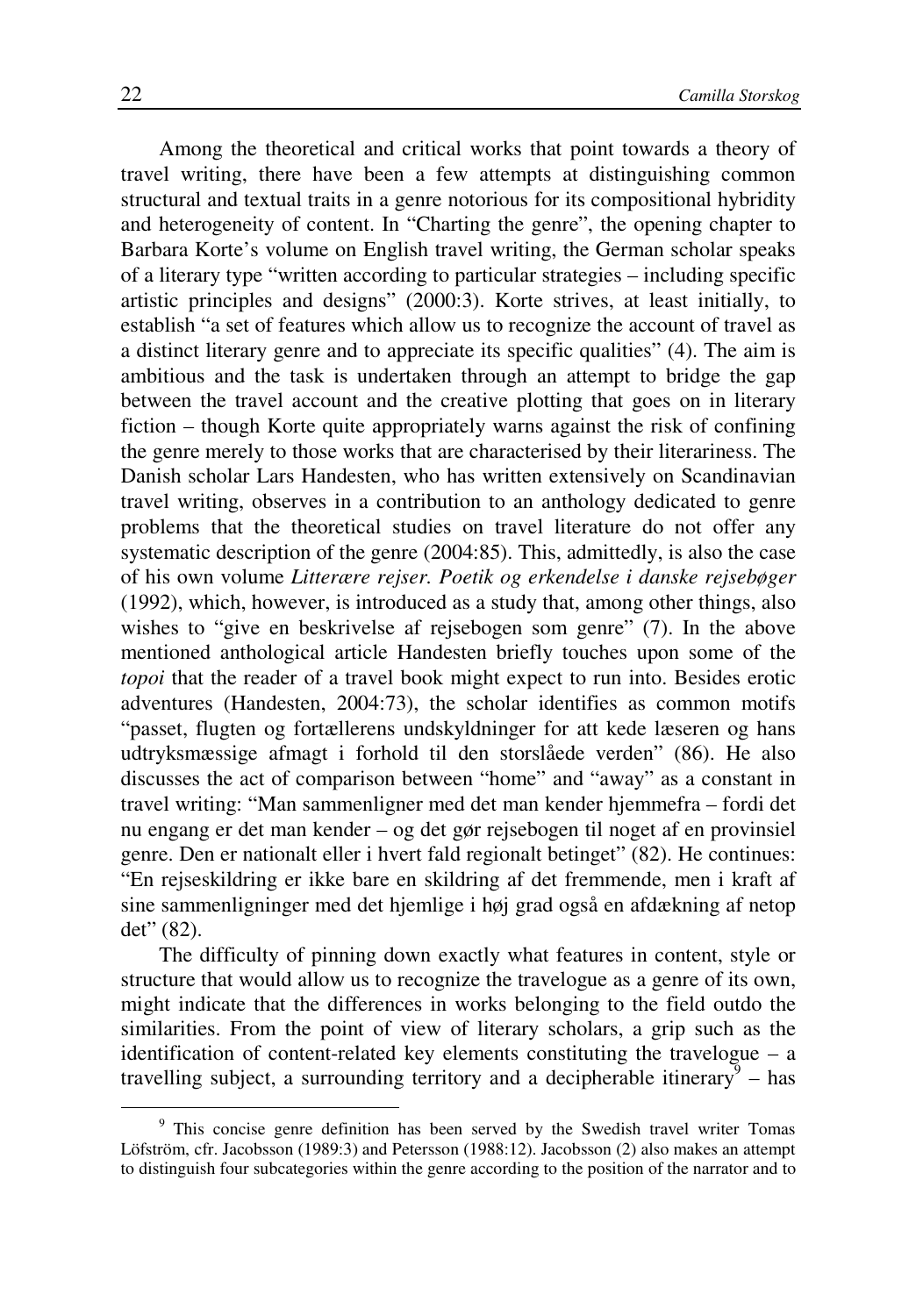seemed a less fruitful approach to the genre than the search for generic structural patterns and rhetorical strategies in the travel writing of a particular age or of a specific type. To the extent that travel literature actually permits generic theoretical decoding as far as motifs connected to subject matter and strategies pertaining to narration are concerned (and aware of the fact that no literary genre is immobile), I will try to discuss the way in which Hamsun explored what could be considered narrative stereotypes present in the genre long before (and long after) his journey to the East. The analysis will first touch upon some of the rhetorical fixtures common to the art of travel writing: what use is made of a formal and stylistic device regarding the presentation of the discourse such as the strategy of comparison between two worlds, mentioned by Handesten? Secondarily, and on the level of content, I have limited my focus to the function of certain conventional character types, which leaves out any discussion of other traditional motifs such as means of transportation or inns that also are present in the text.

The act of comparison between "home" and "away" is comprehensively discussed by Chloe Chard (1999), who has classified this procedure, distinguishing between what she labels "comparative commentary" (43), "commentary of intensification" (51) and "the rhetoric of hyperbole" (6). Although Chard concentrates on the travel writing specific to the Grand Tourera, her study offers several interesting models for a more general study of the rhetorical discourse in this branch of literature. As she affirms in the volume, these comparative strategies are generic and never entirely disappear from the genre as a whole (184). This is the case with what she defines as "binary oppositions" (40), i.e. the traveller-narrator's method of neatly separating the foreign environment, normally experienced as a dramatic, exciting and exotic, from a familiar reality most often felt as tame, insipid and mediocre. This act of comparison points to the creation of a symmetrical antagonism between "home" and "away": in order to map the new surroundings and translate them to the reader, the narrators of travelogues frequently tend to measure things encountered to things known, imposing "on the foreign a demand that it should in some way proclaim itself as different from the familiar. At the same time, they define their own task as one of grasping the difference" (Chard, 1999:3). If the strategy of comparative commentary is quite evidently still visible at the bottom of Hamsun's composition, this kind of clear-cut opposition between home and away is however rare, if not absent, in *I Æventyrland*. Hamsun is not interested in paying attention to those aspects of Caucasian "foreignness" that *differ* from his native region. In reverse, what he looks for are elements

the degree of authenticity of the account: the travelling protagonist coincides with the author of the book; the author is reporting somebody else's journey on the basis of this person's written material; the narrator has no first-hand experience of the territory and bases his account on secondary sources; the case of the imaginary voyage in non-existent places.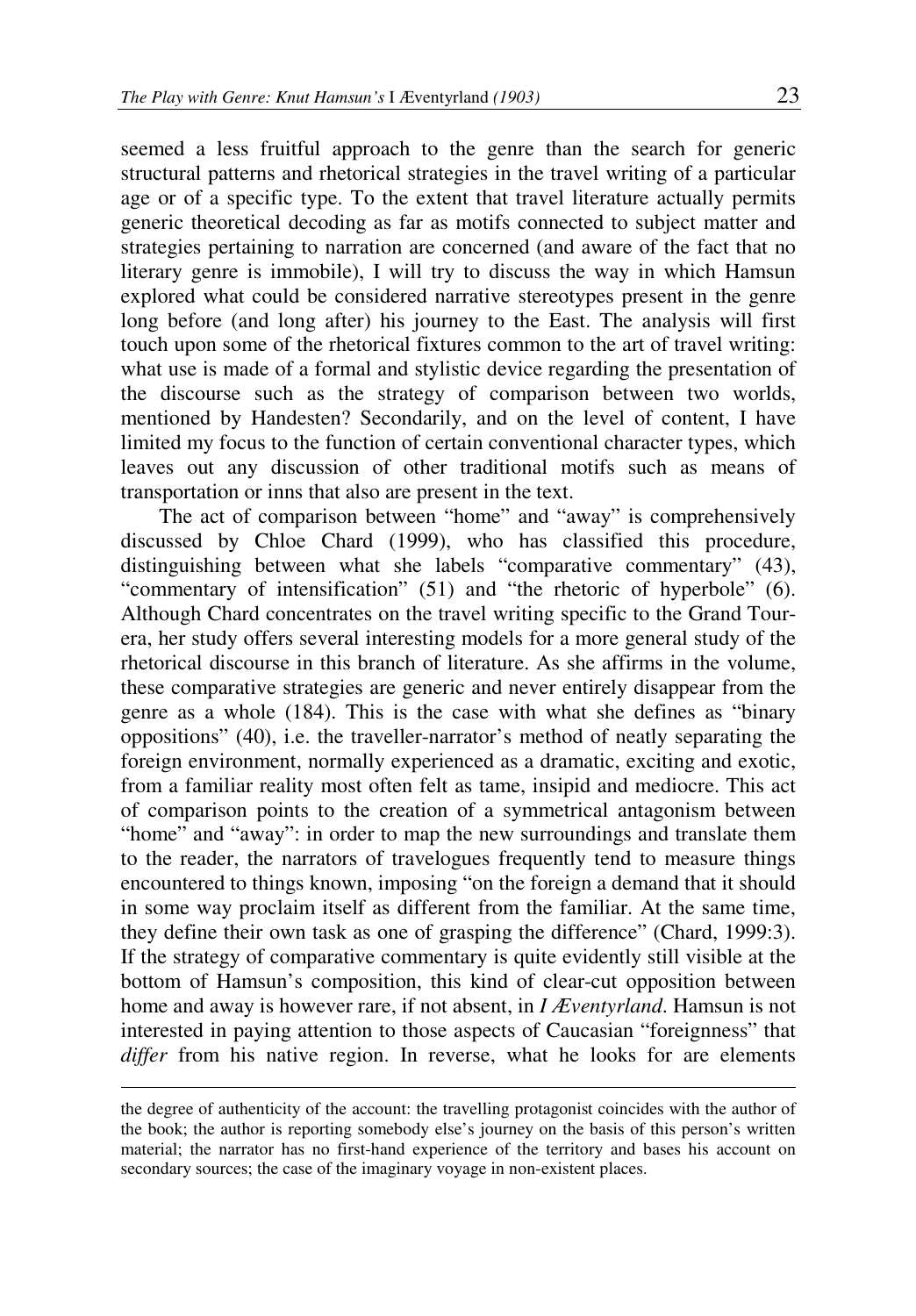offering the possibility of establishing similes between what is known and what is yet unknown: to Hamsun the paths in the Russian forests observed from the train compartment are the very same "gjengrodde stier" trodden by his archetypal wanderer in the Norwegian wilderness, those paths that make the heart of the vagabond leap with joy in the memorable opening of *Under høststjernen* (1906) and the ones that would come to sign the title of his last work in 1949:

Tilvenstre er en skog, en sti skjærer ind i skogen og her går en mand. Det er noget så hjemlig ved dette billede, jeg har været hjemmefra så længe og ser det nu med glæde. Stien er halvt igjengrodd og manden som går der bærer en sæk på ryggen. (Hamsun, 2000:8)

Quite interestingly, unlike Chard's "binary opposition", the points of reference adopted in Hamsun's comparative commentary form the shape of a triangle having Nordland, Caucasia and the U.S. at its extremes. In transferring the Caucasian experience into words and making it intelligible to the reader, "home" and "away" do not disagree, but join forces to condemn a third party, namely "det brølende Amerika" (Hamsun, 2000:6). One example of this triangular comparison can be found in the observations on the life of the herdsman that Hamsun had experienced personally as a child. The bucolic sight that the writer catches from the horse carriage while crossing the Caucasian mountain range – distant villages and cabins surrounded by herds of sheep and yellow fields – makes his thought wander back in time to the Nordland of his childhood. The natural landscape, his own stoic heroism as a young sheepherder exposed to harsh weather conditions, and the triumphant feeling of being unworldly, "avsides fra alt" (76), in Nordland as well as in Caucasia, are all elements that are said to have made up the very basis for his creative imagination. The Norwegian pastures, reminiscent of the Caucasian scenery before his eyes that once more triggers an act of narration, formed the setting for Hamsun's creative activity as a child: "Der sat jeg og trallet eller skrev et eller andet på hvit næver eller skar noget ut med min tolkniv" (77). The life and the untroubled attitude of the Caucasian herdsman, with whom Hamsun clearly sympathises, had a few pages earlier been measured to the aloofness and aggressiveness of the American cowboy:

Vi er inde i Don […] To eller tre hyrder vogter bølingen med en lang stav i hånden; de går i fåreskinds pelser i den stærke sol og lever visst late dager således skjønt de ingen hunder har. Jeg må tænke på livet på de store havneganger i Texas hvor hyrderne er tilhest og ret som det er må bruke revolveren på naboens hyrder som stjæler kvæg. (19-20)

The aim of the comparative approach is normally, according to Chard, the attempt to prove that the unknown environment is capable of offering sensations that far surpass anything previously experienced. In the following example, Hamsun's strategy of description adheres to tradition as he praises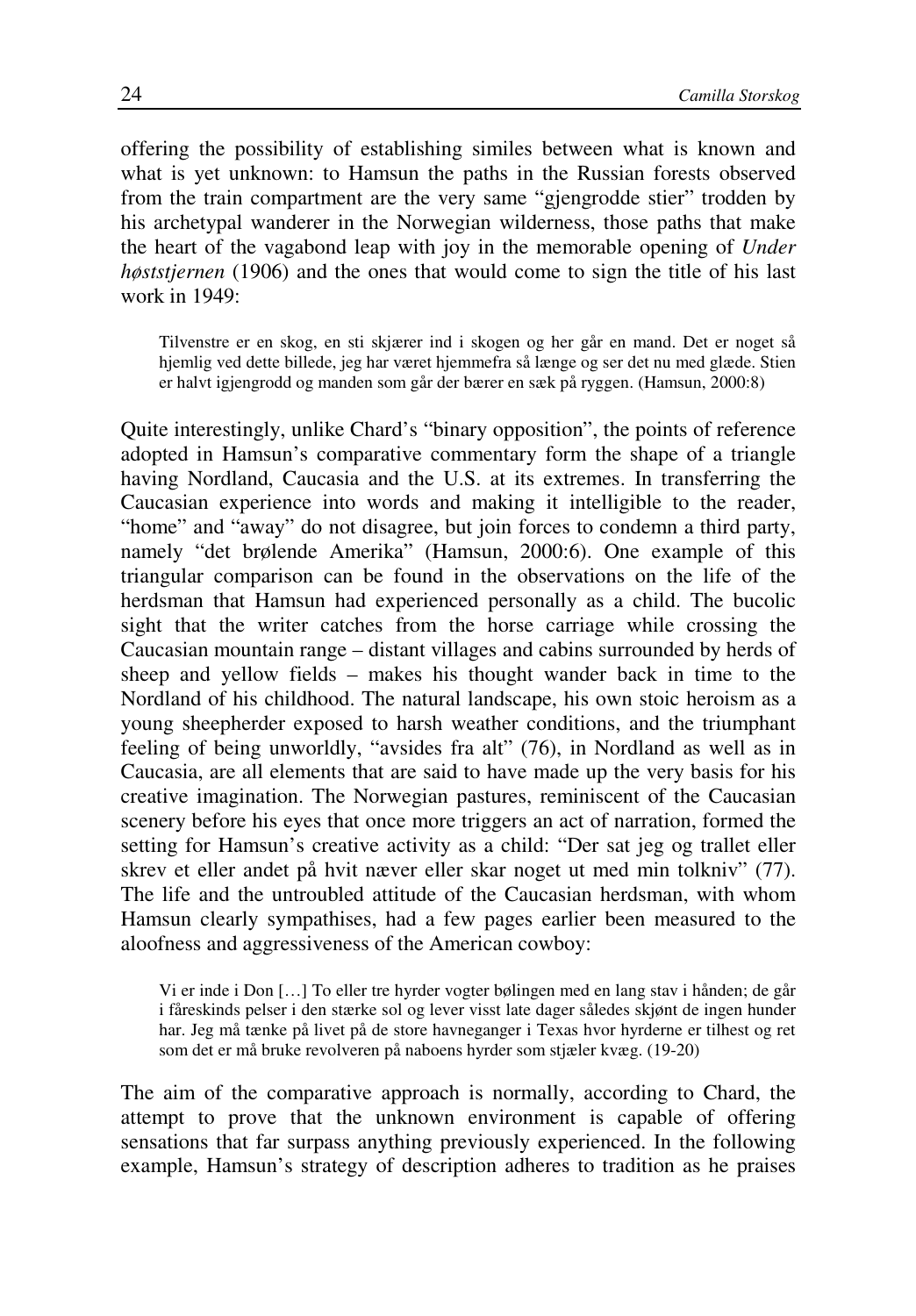the quality of the Caucasian grapes, though it turns out *hypercorrect* in an almost humorous manner as the narrator shrinks away with shame at the thought of previously having enjoyed simple European grapes:

Ved byen og stationen Armavirov kjøper vi atter pærer og druer. Druerne er de herligste jeg endnu har smakt i mit liv og jeg skammer mig litt over at jeg før i tiden hadde spist slikt noget som europæiske druer med velbehag. I sammenligning med disse er franske, tyske, ungarske, græske druer som skogbær. (27)

Moreover, in the final phrase above, Hamsun's mode of presenting the wonders of the foreignness draws close to what is called "intensification" in Chard's terminology (Chard, 1999:48). According to Chard, the strategy of intensification is an earlier form of comparative commentary wishing not so much to underline the dramatic unfamiliarity with aspects of the foreign, as the traveller's delight in the "unusual intensity, concentration, or extremity within objects and attributes which are in themselves perfectly familiar"  $(49)$  – the species, the grape, is recognisable but its dimensions and qualities unseen.

Among the tropes that, as Chard observes, proliferate in travel writing of different ages is the hyperbole in its specific varieties (4-6). In spite of its many similarities with his native region, Hamsun recurs to a mode of hyperbolic discourse as he claims the incomparability of the Caucasian reality to any other territory he has ever set foot in: "Denne verden er ikke som nogen anden verden jeg kjender og det kommer atter dertil at jeg kunde vilde være her for livet" (Hamsun, 2000:79). Within Hamsun's rhetoric of "hyperboles of indescribability" (Chard, 1999:84), I would like to summon certain categories that are taken into consideration for comparison and that cater for the most extravagant proof of the Norwegian writer's wit and originality also in the domain of travel literature. In the following quotation, Hamsun proceeds to comment on the delusion that slapped him in the face as he first set his eyes on Tiflis, the "Americanised" capital of Georgia, and chooses to match this experience with the description of another "first time", namely the very first time he attended a lecture by Georg Brandes:

Dette er da Tiflis som så mange russiske diktere har skrevet om og hvor så meget i den russiske roman har foregåt. Jeg blir et øieblik ganske som en ungdom og ser forundret frem og hører mit hjærte banke. Jeg har den samme fornemmelse som den første gang jeg skulde høre Georg *Brandes* holde foredrag. Det var i en sal på universitet i Kjøbenhavn. Vi hadde ståt uendelig længe i regnveir på gaten og trykket hverandre foran en stængt dør; så gik døren op og vi galopperte opover en trappe, bortover en gang, ind i en sal hvor jeg fandt en plass. Så ventet vi en lang tid igjen, salen fyldtes, det summet og suste av røster. Med ett blir alt stille, dødsstille, jeg hørte mit hjærte slå. Så steg han op på katedret... Men ikke for det, jeg vilde jo selv ha talt langt bedre. Naturligvis. (Hamsun, 2000:94-5)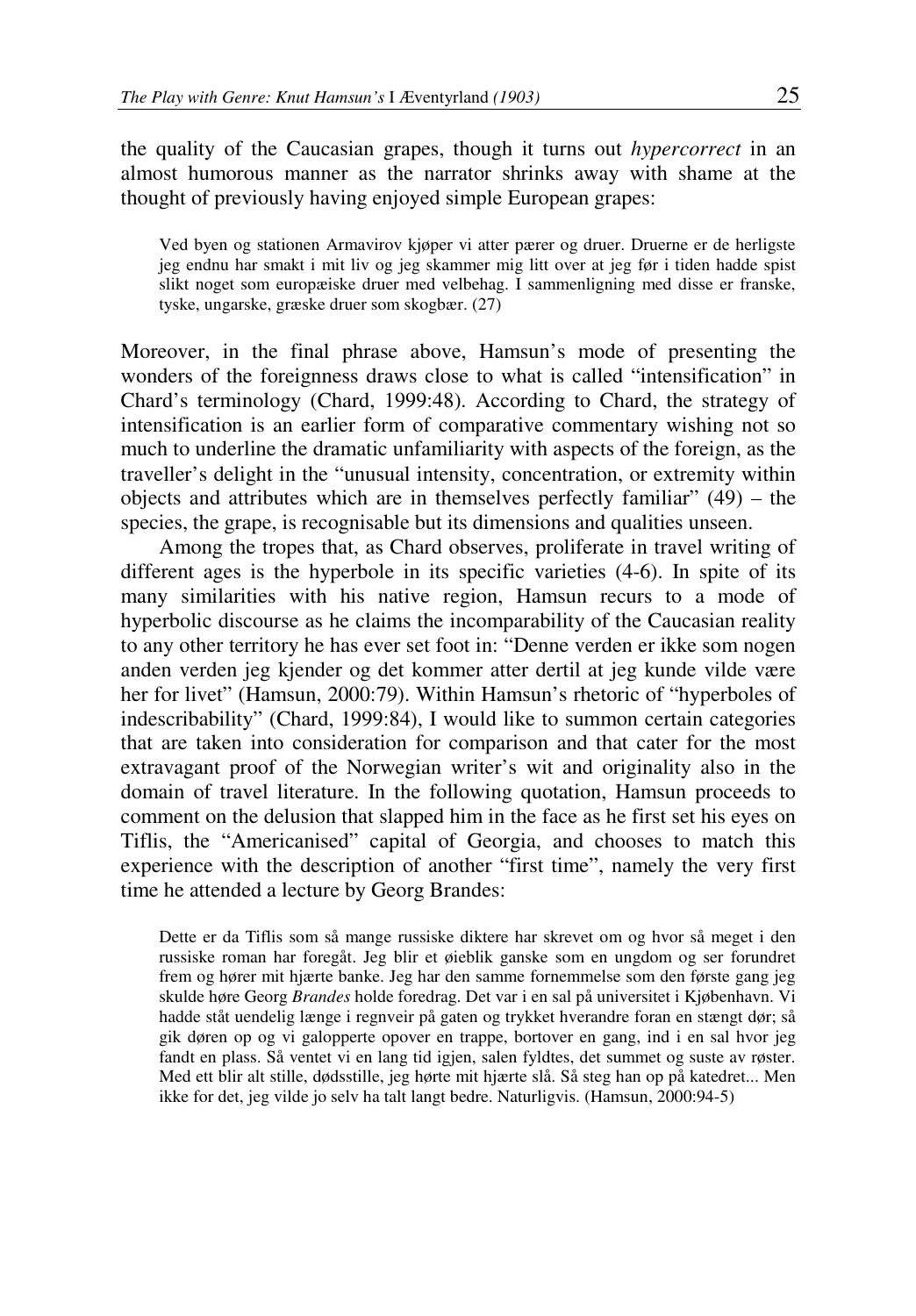Not only is the above another tale of great – and broken – expectations, but it is also one that helps to emphasise the narrator's firm belief in the importance of his own (travelling) persona, which brings us on to the treatment of the character types at work in the text. Next to Hamsun's innovative and creative use of a much exploited structural device in travelogues, the hyperbole, the writer decidedly hurls his readers very far from the mild and (most likely) falsely modest excuses for attaching too much importance to his own small persona that a travel writer like H. C. Andersen presented his readership with<sup>10</sup>. Here instead is a self-made travelling man, "en kjæmpekar" (Hamsun, 2000:57), who is convinced that there is no detail too small to be of interest to his readers and whose authority is confirmed by an identity dominated by an assertive manliness and, on many occasions, by a fictionalised high social position. The way in which the travelling persona switches identities with his renowned acquaintances from the year in Finland (the composer Jean Sibelius, the painter Albert Edelfeldt, the editor Wentzel Hagelstam [and his wife!]) by introducing himself with their business cards instead of with his own, is reminiscent of how parallels are established to Goethe, von Heidenstam or Silvio Pellico, people almost "allied by nature" to Hamsun, in *På gjengrodde stier*. This play with identities<sup>11</sup> is certainly very much at home in wonderland, which is where Hamsun's journey takes place according to the choice of title. Whether ironic or not, the narrator delights in being judged a *highness* and a *Count*, he gets involved in the role play and is never late to draw advantages from his supposedly superior position. Accordingly, the encounter with the tailor in Moscow ends with the phrase: "Så måtte jeg være greve igjen. Man kan mangen gang prøve å reise som en ringe borgerlig mand og det nytter ikke" (Hamsun, 2000:12).

Another proof of the extreme self-confidence Hamsun's travelling persona is capable of exhibiting is offered by the references to his language skills. The juggling with languages is part of the general juggling with identities: this man of a thousand faces is also capable of conversing with anyone in any language and is also eager to impress the readership with his knowledge of Russian although it is limited to one, important, word only: "Njet, svarer jeg på godt russisk, njet […] Jeg kan altså begynde å føre en samtale på russisk; nu skulde nogen derhjemme ha hørt mig!" (2000:25). Hamsun's poise is driven to the point that he even asks himself whether the Muscovites are capable of pronouncing the name of their native city correctly (2000:9).

This is a kind of wanderer that makes it clear from the very start that he is ready to do away with two of the most fundamental secondary characters in hodeoporics – what role Virgil played to Dante or Friday to Robinson Crusoe

<sup>10</sup> Cfr. *En Digters Bazar* (1842), Andersen (1969:139).

<sup>&</sup>lt;sup>11</sup> Cfr. Kittang (1984:126-130).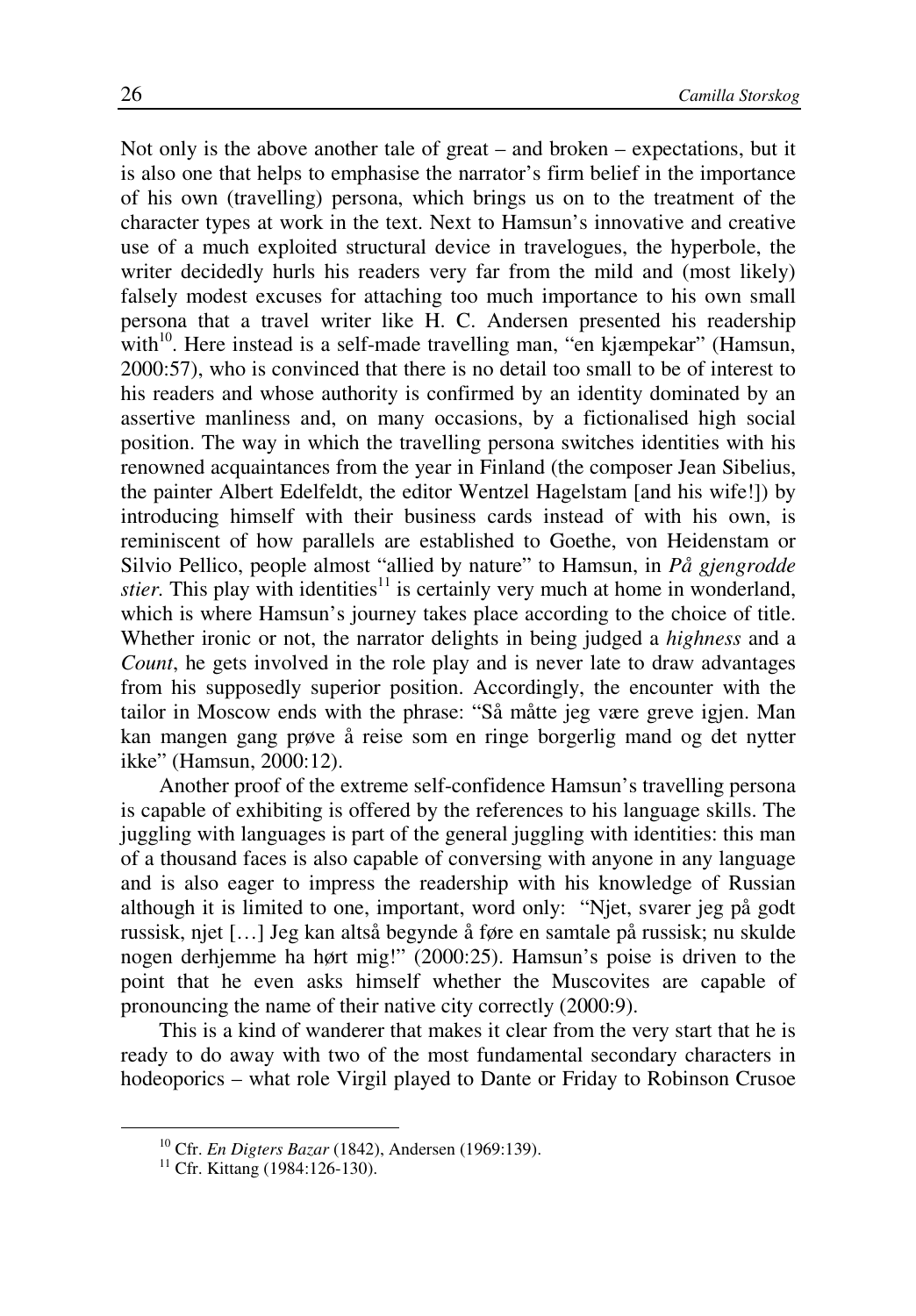is of no significance to Hamsun. His traveller-narrator is in no need of an intellectual guide (significantly it is only when he sneaks away from the insistent Greek guide in Istanbul that he gets to see the things he "ellers aldri ville ha fått se" [Hamsun, 2007:501]) and firmly distrusts in the usefulness of a travelling companion: "En skulde aldrig ha følge på reise, ens følge tænker bare på sig selv og putter i seg de bedste mundfulde" (Hamsun, 2000:96). The role and the functions of the trusted mentor and the loyal companion that cross the beaten track thus depart from established conventions. The protagonist rather feels akin to sophisticated men (and women) of culture on the one hand, and to farm labourers, mistreated animals and suffering plants, on the other. Most scholars who have dealt with *I Æventyrland* have been struck by the way in which the travelling protagonist neglects and almost hides away from the reader a faithful companion that happens to be his rather newly wedded wife. Bergljot is repeatedly mentioned as "reisefølge", "reisefælle" or "reisekamerat" and only occasionally, and with quite evident irritation, appears as "min kone" (6). The travelling companions who are praised as "bedste og elskværdigste" (6) are instead a Finnish engineer with his Russian wife and daughter, who acts as interpreter and to whom the Hamsuns pay a visit while in Baku.

Apart from the heavy concentration on a travelling protagonist overshadowing his fellow travellers, Hamsun's text also invites the reader to encounters, at times brief, with other actors constituting the genre's standing gallery of character types, as identified by Percy G. Adams (1983:230-242). If Hamsun plays against tradition when dealing with the figure of the initiator and the travelling companion, the use of acquaintances such as the coachman<sup>12</sup> and the national stereotypes are in line with the conventional practise. Though these secondary characters overlap with their corresponding characters in many other works belonging to the genre, a look at Hamsun's handling of these motifs may serve to enrich the reader's understanding of the workings of the mind of the travelling protagonist. The play with cultural stereotypes is in keeping with the one at work in many travelogues of different epochs (Adams 1983:241-242). Apart from Hamsun's unreliable Jews and even more untrustworthy Armenians, commented on e.g. by Kittang (1984:128), there is the befuddled German whose first appearance is in the train compartment, where he snores all night and prevents the narrator from sleeping, as well as

<sup>&</sup>lt;sup>12</sup> The coachman is not included in Adams' survey of character types in travel literature, but as a "mythical" type he appears in Attilio Brilli's study of the Grand Tour in Italy (Brilli, 1995:117-120). It must be admitted that the figure of the Caucasian *isvostsjik*, Karnej Gregorevitsj, is not a minor character but a fully developed personality, which deserves a closer look.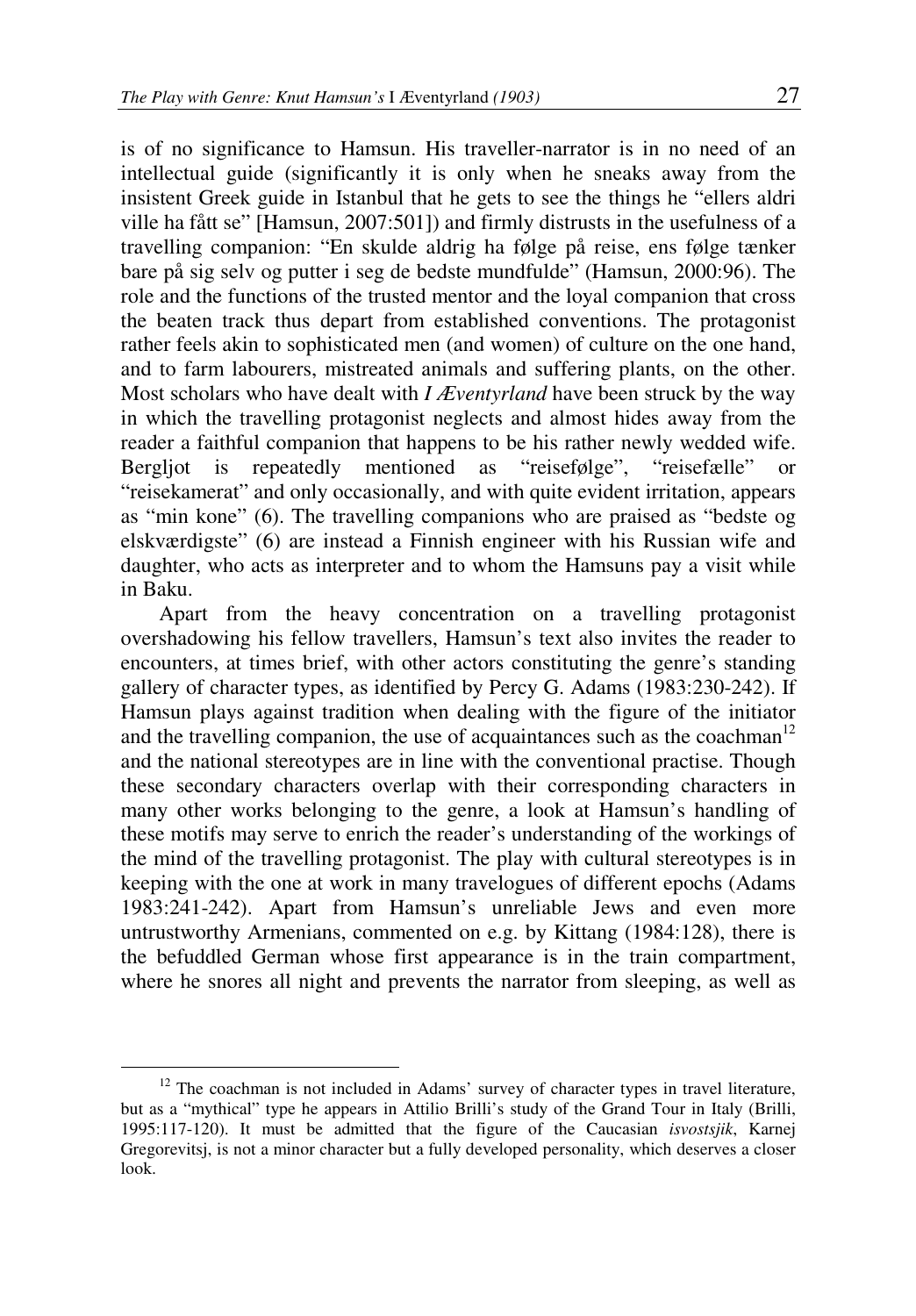the arrogant Briton, a persisting type in travel writing<sup>13</sup>. This convention comes in handy to Hamsun who, in Monika Žagar's phrasing, "detested the British" (342) and who uses the occasion to generalise on the travelling Briton exemplified by specimen encountered in Caucasia as well as on an earlier trip to Germany. The disdainful young British traveller who does his best to ignore our travelling-narrator is "som alle briter på reise selvgod, stum, likegyldig for alverden" (Hamsun, 2000:88) and endlessly smoking his pipe. Hamsun therefore makes it his mission to provoke the Englishman and disrupt his indifference in a lengthy episode during which the Norwegian insists on reading aloud yesterday's news from the Finnish newspaper he is carrying with him, with the ambition of drawing the Briton into a dispute. To the very same narrator who a few pages earlier boasted of being a polyglot it now comes in handy to fake his ignorance in foreign languages while reading the paper:

Da jeg hadde læst det op oversatte jeg det for ham og martet ham med ikke å vite de simpleste ord i hans sprog, men tok ham med på råd. Tilslut sat han aldeles sløv og svarte ja til alle mine forslag. Så reiste han sig og forlangte sin telega kjørt frem, jeg hadde slitt ham ut. Han førsøkte å redde resterne av sit storbritanniske væsen da han gik: han så mig atter ikke. (Hamsun, 2000:91-2)

The figure of the Briton who pays no heed to whatever goes on around him, brings back the memory of another episode of archetypal British coldheartedness, namely an omnibus accident in Munich, in which a little girl was hit and nearly trampled underfoot by the horses in the street. Hamsun remembers observing a pipe-smoking Englishman who claimed his money back to get off and walk to his destination:

Jeg så en englænder engang på en sporvogn i München, han var vel kunstner, maler, hans skuld til Schackgalleriet. Vi kommer fremover gaten med al fart, et barn, en liten pike blev nær overkjørt, hun falder, kommer ind mellem hestene, blir trampet på, skadet; men vi får trukket hende frem ilive. Briten står under dette og røker sin snadde. Da alt var færdig og det endnu drøier et øieblik før kusken kjører ser briten ærgerlig på sit ur. Vi gir ham et blik nogen hver, men vi er luft for ham, han forlanger med sit vidunderlige englændertysk sine penger tilbake, han vil stige av. Et omkuldkjørt barn angår ham ikke. (92)

<sup>&</sup>lt;sup>13</sup> Korte (2000:2) reminds us of how the British globetrotter was mocked already in *Faust* (part II, act II, scene IV), where Goethe has Mephistopheles at the Classical Walpurgis-Night exclaim: "Are there any Britons around? […] They'd love it here for their holidays". See also H.C. Andersen's contribution to the creation of this stereotype in the chapter *Reise med Veturin* (Andersen 1969:70-86) discussed in Storskog (2008:27). Hamsun uses the word "Englishmen" (within quotation marks) seemingly to define any annoying tourist, cfr.: "Jeg har læst om at orientalerne iblandt kan drive det kosteligste narrespil med reisende 'englændere' og vri sig under det lykkeligste latter når det går godt" (Hamsun 2000:128).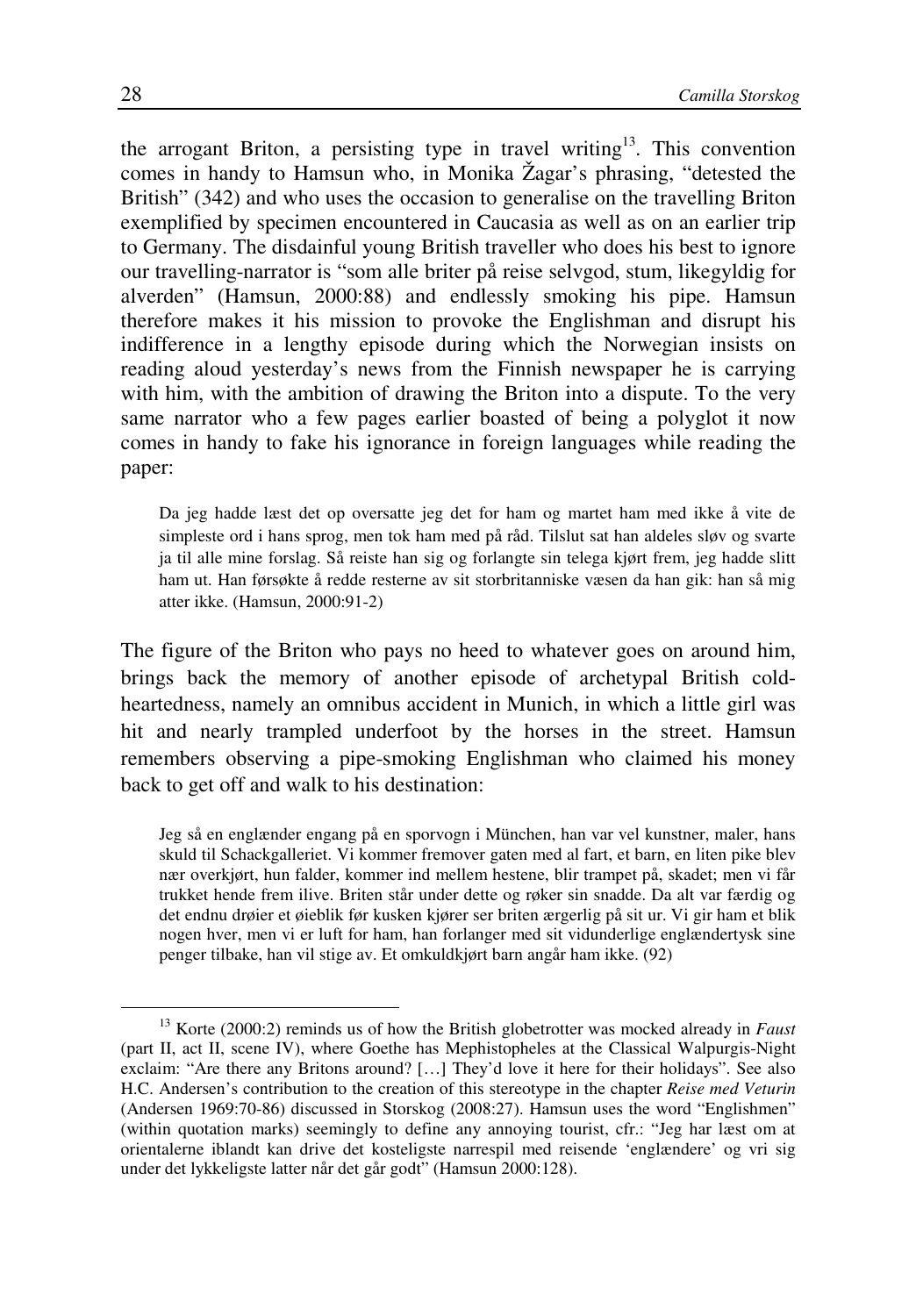If German clumsiness in the end may be forgiven (Hamsun, 2007:492), the British tourist instead joins forces with the unbearable Yankee and his "brøl". Both nationalities flaunt their wealth so loudly in the breakfast room at the hotel in Istanbul that the narrator hurries off: "det bruser så mange yankeepar inn i silke og gullbeslag og det går englendere i lakksko" (Hamsun 2007:462).

But there is no escaping Karnej Gregorevitsj, a coachman in H. C. Andersen's Romantic tradition<sup>14</sup>. He is in command, he turns the tables, he overcharges his clients. The relationship between the travelling persona and the coach-driver is tense and helps to explain Hamsun's strongly-felt need of imposing himself as a foreigner in a high social position. Karnej's refusal to understand the travellers' demands and requirements makes Hamsun realise "hvorfor befalingen, tsarordet, er nødvendig i dette store folk" (Hamsun, 2000:78). Nevertheless, the travelling protagonist still has to lower his tone and surrender to the fact that his attempt to impose "Western" time comes to nothing next to the local way of measuring time. When Oxfeldt (2010:64) discusses the episode with the Jew's watch "referring to bodily drives and rhythm" because of the image it contains, she stresses the opposition established between "nature" and "culture" as one in which the former outdoes the latter. On the subject of the difficult relationship between Hamsun and the coachman I would like to point out that it is only when the "false Jewish officer" with his Oriental watch intervenes that Hamsun finally manages to get his way. Any attempt to impose "Western" time by indicating his own watch repeatedly falls short – the notorious watch of the Jew is the only instrument that can regulate the time of the coachman in the East and settle an agreement:

Jeg går ut og finder Karnej utenfor. Han vil avtale klokkeslættet for morgningen. Jeg tar Karnej i kraven og således går vi side om side nedover trapperne. Vi kommer ind i lyset fra butiken og her viser jeg Karnej på mit ur at klokken fem skulde vi kjøre. Karnej holder på klokken seks. Da er det en røst som tiltaler Karnej på hans morsmål, jeg vender mig om og står ansigt til ansigt med officeren. […] Han tar derpå sit ur op, viser på femtallet og sier: Klokken fem, som fyrsten har bestemt! (81-2)

The possibility of identifying narrative stereotypes and recurrent structural devices in the vast field of travel literature has not yet been thoroughly investigated. This exploration of *I Æventyrland* as a text that allows the reader to evaluate the way in which Knut Hamsun approached the genre of travel writing has touched upon conventions in form and content generic enough to find agreement among a number of the scholars dedicated to travel studies. It has led us to reveal the dialogue with tradition at work in the narrative, whether in terms of adhering to or of marking the distance from characteristic textual practices. An analysis of Hamsun's observations on the journey to the

<sup>&</sup>lt;sup>14</sup> Cfr. H. C. Andersen's introduction to this character type (1969:70-71).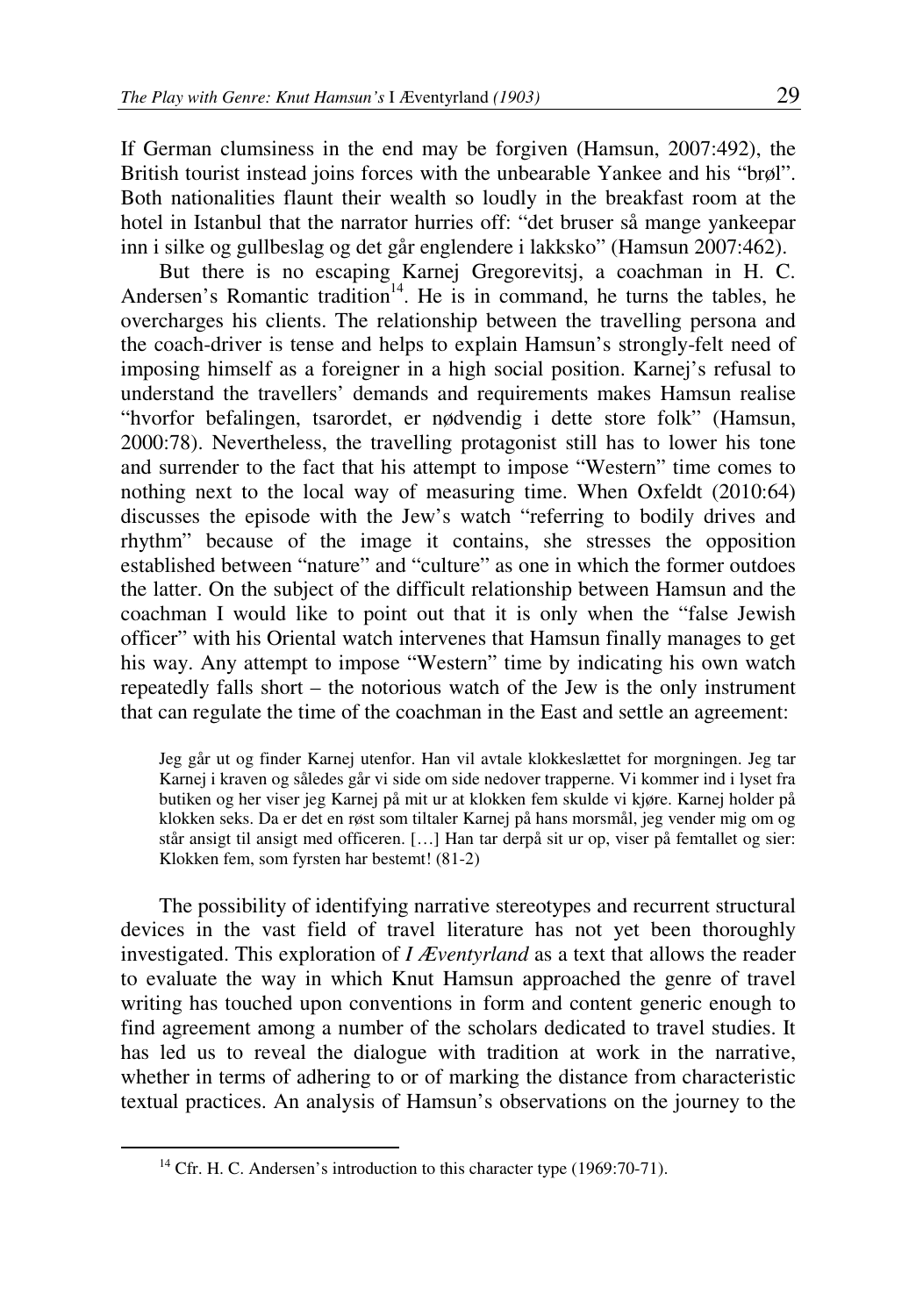East is bound to disclose the writer's creative use of a long-established rhetoric of comparison and of customary cultural stereotypes in travel literature. It reveals Hamsun's talent for challenging the norms and informs us of the views and the workings of the mind of his ineffable travelling protagonist.

## REFERENCES

- Adams, Percy G. 1983. *Travel Literature and the Evolution of the Novel*. Lexington: The University Press of Kentucky.
- Andersen, H. C. 1969. *En Digters Bazar*. København: Gyldendal. [1842]
- Arntzen, Even. s.d.: *Hamsuns vandrere*, <http://hamsunsenteret.no/no/component/author/page /78-hamsuns-vandrere>
- Brilli, Attilio. 1995. *Quando viaggiare era un'arte. Il romanzo del Grand Tour*. Bologna: Il Mulino.
- Chard, Chloe. 1999. *Pleasure and Guilt on the Grand Tour*: *Travel Writing and Imaginative Geography 1600-1830*. Manchester: Manchester University Press.
- Hamsun, Knut. 2000. *I Æventyrland. Oplevet og drømt i Kaukasien*. Oslo: Gyldendal. [1903]
- Hamsun, Knut. 2007. *Under halvmånen*. In: *Samlede verk*, 17. Oslo: Gyldendal, pp. 451-520. [1903]
- Handesten, Lars. 1992. *Litterære rejser poetik og erkendelse i danske digteres rejsebøger*. København: Reitzel.
- Handesten, Lars. 2004. *Rejsebogen. En grænseoverskridende genre*. In: Teilmann, Katja (ed.). *Genrer på kryds og tværs. Antologi*. Odense: Syddansk Universitetsforlag, pp. 71-86.
- Jacobsson, Roger. 1989. Reseskildringen som litterär genre. *Horisont*, 36:1, pp. 2-7.
- Kittang, Atle. 1984. Vandring, aldring og tragisk eros, I-II. In: Kittang, Atle: *Luft, vind, ingenting. Hamsuns desillusjonsromanar frå Sult til Ringen sluttet.* Oslo: Gyldendal, pp. 123-140.
- Korte, Barbara. 2000. *English Travel Writing. From Pilgrimages to Postcolonial Explorations*, English translation by Catherine Matthias. Basingstoke: MacMillan.
- Melberg, Arne. s.d.: *I eventyrland*, <http://hamsunsenteret.no/no/component/author/page/99-ieventyrland>
- Oxfeldt, Elisabeth. 2005a. Orientalske rejseskildringer. In: Dingstad, Ståle (ed.). *Den litterære Hamsun*. Bergen: Fagbokforlag, pp. 105-123.
- 2005b. Parodic Orientalism: Hamsun in 'Wonderland'. In: Oxfeldt, Elisabeth: *Nordic Orientalism. Paris and the Cosmopolitan Imagination 1800-1900*, Copenhagen: Museum Tusculanum Press. pp. 216-21.
- 2010. The Ironic Traveler: Danger and Identity in Knut Hamsun's Oriental Travelogues. In Oxfeldt, Elisabeth: *Journeys from Scandinavia. Travelogues of Africa, Asia and South America 1840-2000*. Minneapolis / London: University of Minnesota Press, pp. 58-77.
- Parks, George B. 1964. The Turn to the Romantic in the Travel Literature of the Eighteenth Century, *Modern Language Quarterly Review,* 25, pp. 22-33.
- Petersson, Margareta. 1988. *Indien i svenska reseskildringar 1950-75*. Lund: Lund University Press.
- Popov, Eduard. 2009. *Knut Hamsun, the Disquieting Anniversary*, <http://en.fondsk.ru/article.php?id=2362>
- Rudborg, Bjørn & Ole Peter Førland. 2000: I Æventyrland 100 år etter. In: Hamsun, Knut: *I Æventyrland. Oplevet og drømt i Kaukasien*, Oslo: Gyldendal, pp. 141-205.
- Siegel, Kristi. 2002. Introduction: Travel Writing and Travel Theory. In: Siegel, Kristi (ed.). *Issues in Travel Writing: Empire, Spectacle, and Displacement*, New York: P. Lang, pp. 1-9.